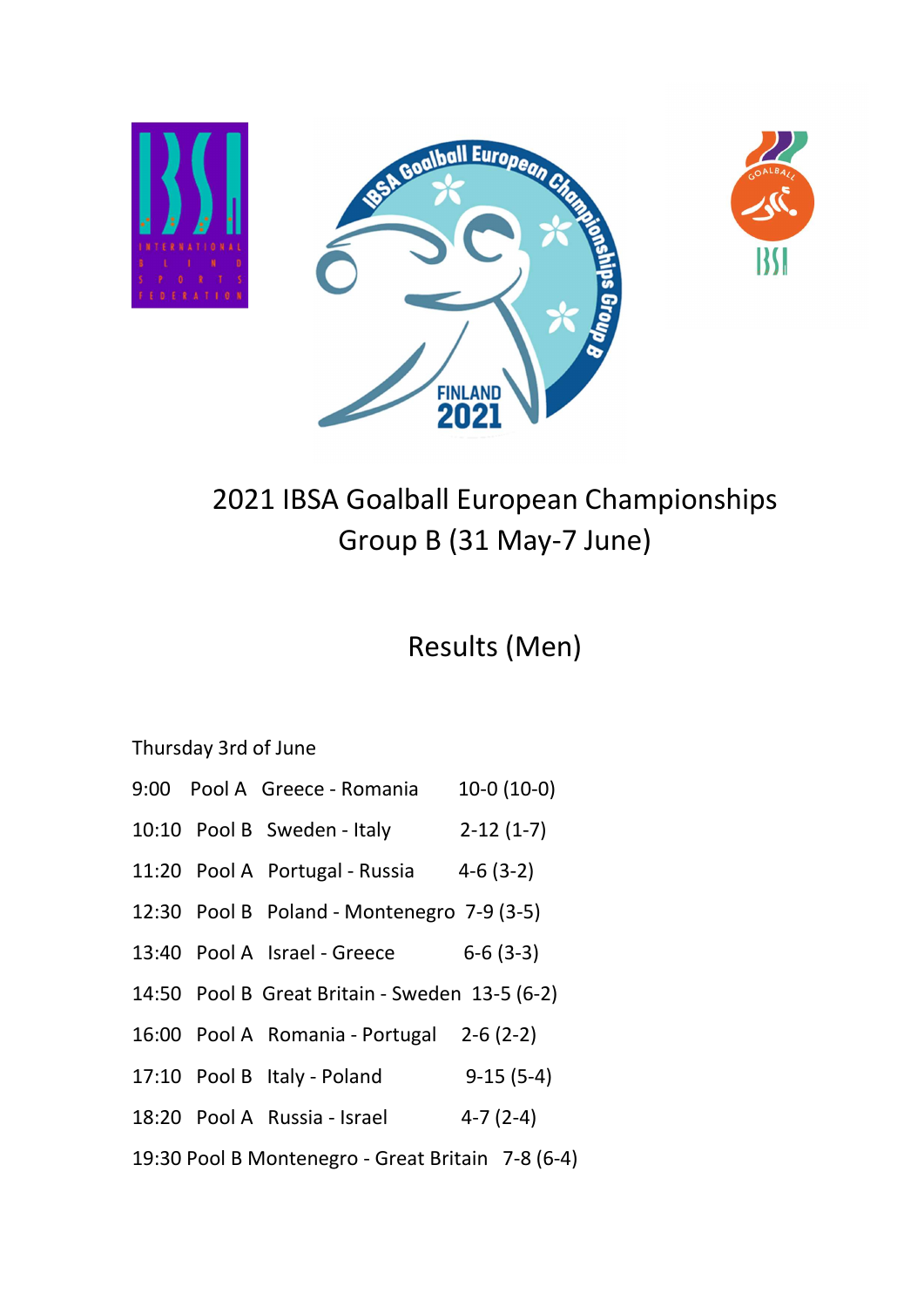Friday 4th of June

|  | 9:00 Pool A Greece - Portugal                  | $12-4(4-2)$ |
|--|------------------------------------------------|-------------|
|  | 11:20 Pool A Romania - Russia                  | $6-16(6-5)$ |
|  | 12:30 Pool B Italy - Montenegro                | $2-7(0-5)$  |
|  | 13:40 Pool A Portugal - Israel 3-2 (1-2)       |             |
|  | 14:50 Pool B Poland - Great Britain 10-6 (5-1) |             |
|  | 16:00 Pool A Russia - Greece                   | $6-12(4-7)$ |
|  | 17:10 Pool B Montenegro - Sweden 13-5 (5-4)    |             |
|  | 18:20 Pool A Israel - Romania 8-3 (3-1)        |             |
|  | 19:30 Pool B Great Britain - Italy 11-3 (6-2)  |             |

Men's Pool A

- 1. Greece 4 3 1 0 40-16 10
- 2. Israel 4 2 1 1 23-16 7
- 3. Russia 4 2 0 2 32-29 6
- 4. Portugal 4 2 0 2 17-22 6
- 5. Romania 4 0 0 4 11-40 0

Men Pool B

|           | 1. Montenegro 4 3 0 1 36-22 9    |
|-----------|----------------------------------|
|           | 2. Great Britain 4 3 0 1 38-25 9 |
| 3. Poland | 4 3 0 1 3 8 - 2 8 9              |
| 4. Italy  | 4 1 0 3 26 - 35 3                |
| 5. Sweden | 4 0 0 3 16-44 0                  |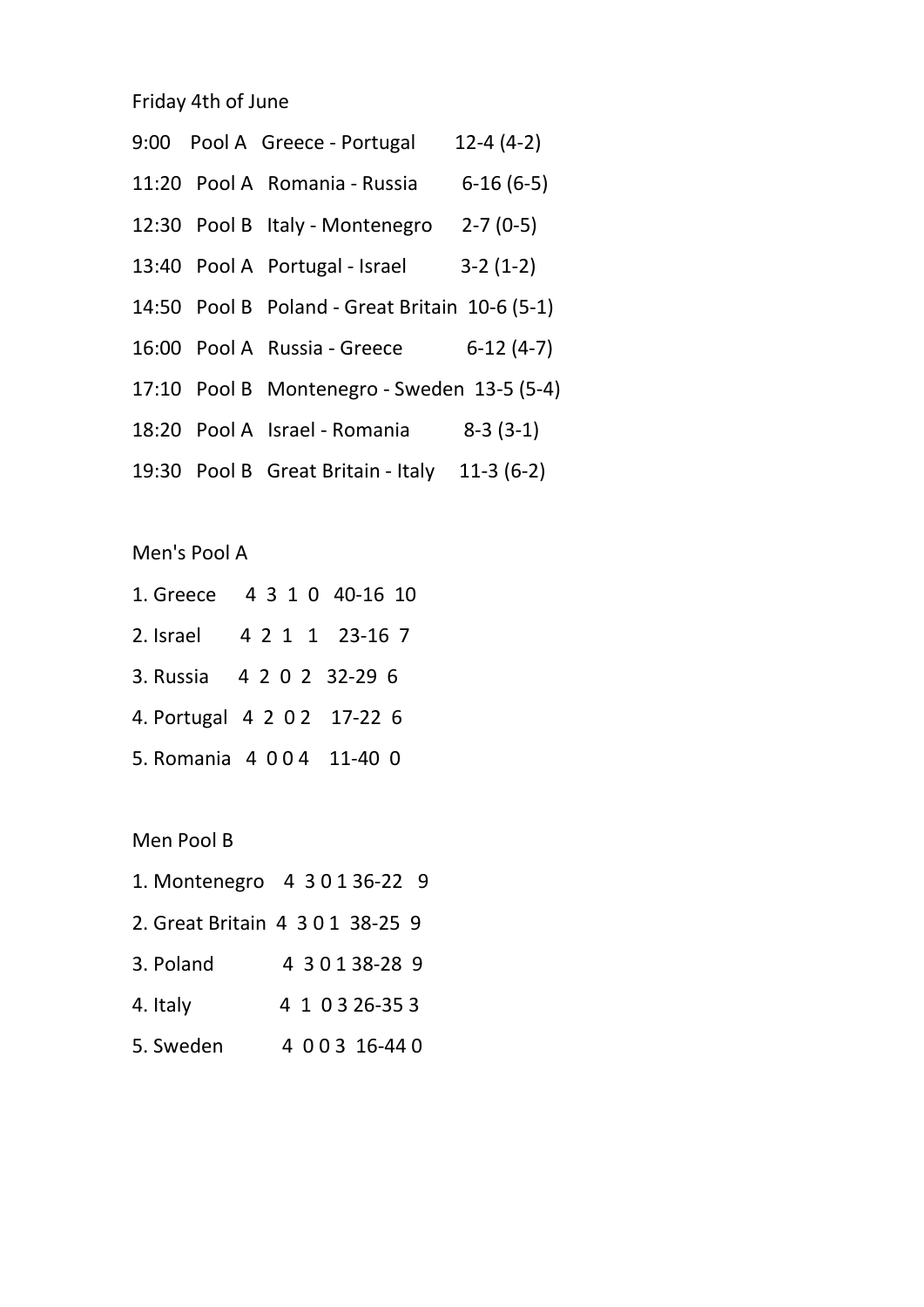### Saturday 5th of June

| 9:00 Places 9-10                     | Romania - Sweden                             |            | $8-5(6-4)$  |
|--------------------------------------|----------------------------------------------|------------|-------------|
| 10:10 Quarter Final 1 Greece - Italy |                                              |            | $6-3(5-1)$  |
|                                      | 11:20 Quarter Final 2 Great Britain - Russia |            | $3-10(1-5)$ |
|                                      | 12:30 Quarter Final 3 Montenegro - Portugal  |            | $6-4(2-3)$  |
|                                      | 13:40 Quarter Final 4 Israel - Poland        |            | $4-10(2-6)$ |
|                                      | 16:00 Places 5-8 Great Britain - Italy       | $7-4(5-4)$ |             |
| 17:10 Places 5-8 Israel - Portugal   |                                              | $5-6(4-3)$ |             |
| 18:20 Semifinal 1 Greece - Russia    |                                              | $9-8(3-5)$ |             |
|                                      | 19:30 Semifinal 2 Montenegro - Poland        |            | $12-5(5-4)$ |

Sunday 6th of June

| 10:00 Places 5-6 Great Britain - Portugal 4-6 (3-2) |             |
|-----------------------------------------------------|-------------|
| 12:00 Places 7-8 Israel - Italy                     | $10-3(4-2)$ |

- 14:00 Bronze Match Poland Russia 9-11 (6-3)
- 15:30 Gold Match Greece Montenegro 8-3 (4-1)

Final standings (men):

- 1. Montenegro
- 2. Greece
- 3. Russia
- 4. Poland
- 5. Portugal
- 6. Great Britain
- 7. Israel
- 8. Italy
- 9. Romania
- 10.Sweden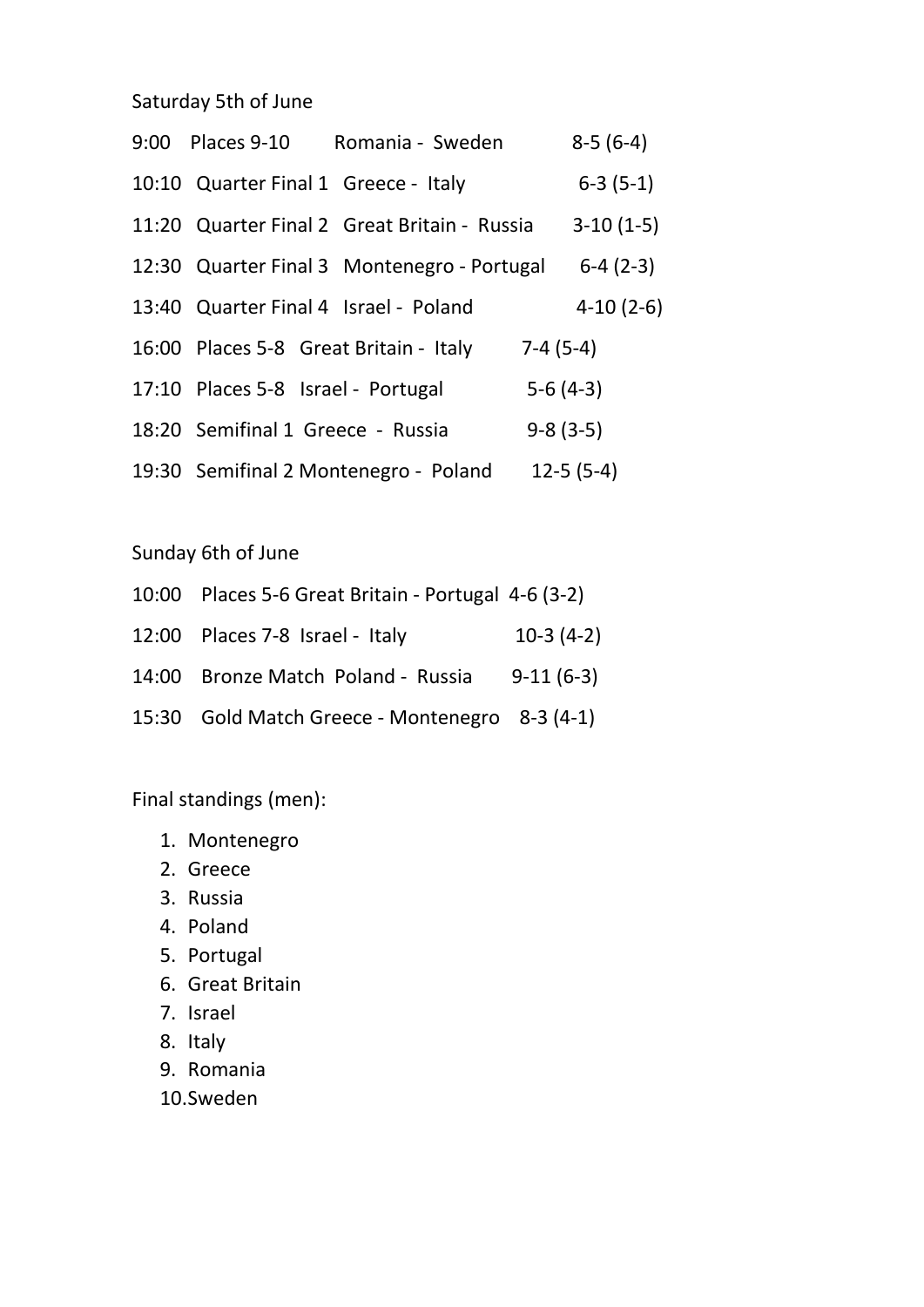# Results (Women)

Thursday 3rd of June

- 10:00 Pool X Finland Hungary 7-0 (5-0)
- 11:30 Pool X Denmark Poland 12-2 (6-2)
- 13:00 Pool X Spain France 2-9 (2-5)
- 16:00 Pool X Poland Finland 1-4 (1-2)
- 17:30 Pool X Hungary Spain 1-5 (0-0)
- 19:00 Pool X France Denmark 3-9 (1-5)

Friday 4th of June

|  | 10:00 Pool X Spain - Poland              | $2-2(1-0)$ |
|--|------------------------------------------|------------|
|  | 11:30 Pool X France - Hungary 3-1 (2-1)  |            |
|  | 13:00 Pool X Finland - Denmark 4-2 (4-1) |            |
|  | 16:00 Pool X Hungary - Poland 3-3 (2-1)  |            |
|  | 17:30 Pool X France - Finland            | $3-3(1-1)$ |

### Saturday 5th of June

|  | 10:00 Pool X Poland - France              | $5-7(3-5)$ |
|--|-------------------------------------------|------------|
|  | 11:30 Pool X Denmark - Hungary 10-0 (8-0) |            |
|  | 13:00 Pool X Finland - Spain              | $4-0(3-0)$ |

#### Women's Pool X

| 1. Finland | 5410 22-6 13        |
|------------|---------------------|
| 2. Denmark | 5401 44-10 12       |
| 3. France  | 5 3 1 1 2 5 - 20 10 |
| 4. Spain   | 5 1 1 3 10-27 4     |
| 5. Poland  | 5023 13-28 2        |
| 6. Hungary | 5014 5-28 1         |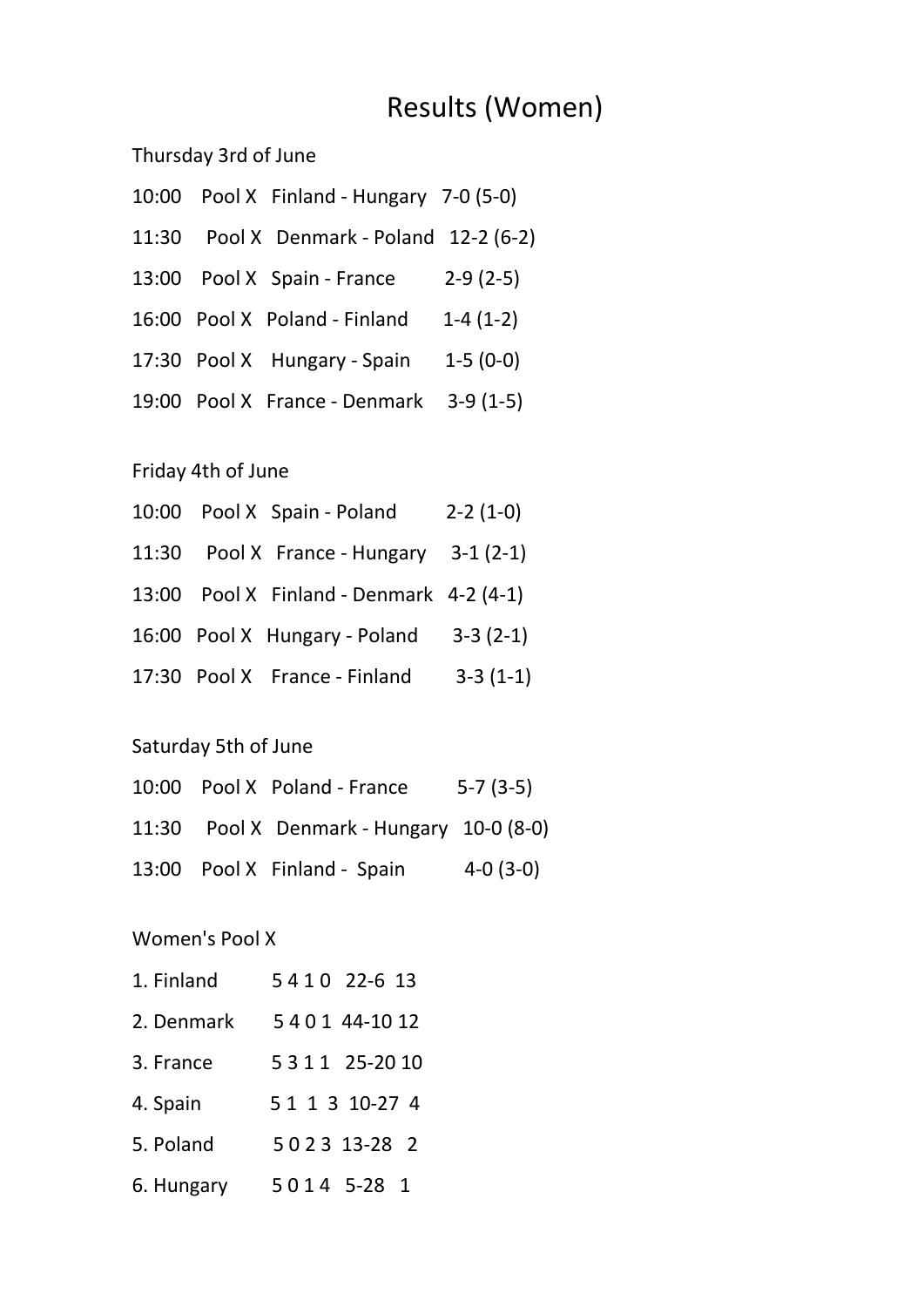## Saturday 5th of June

18:00 Semifinal 1 Finland - Spain 3-0 (1-0)

19:30 Semifinal 2 Denmark - France 5-3 (3-1)

Sunday 6th of June

| 09:00 Places 5-6 Poland - Hungary  | 5-6 (3-4) after extra time |
|------------------------------------|----------------------------|
| 11:00 Bronze Match Spain - France  | $0-10(0-9)$                |
| 13:00 Gold Match Finland - Denmark | 10-0 (forfeit)             |

Final standings (women):

- 1. Finland
- 2. Denmark
- 3. France
- 4. Spain
- 5. Hungary
- 6. Poland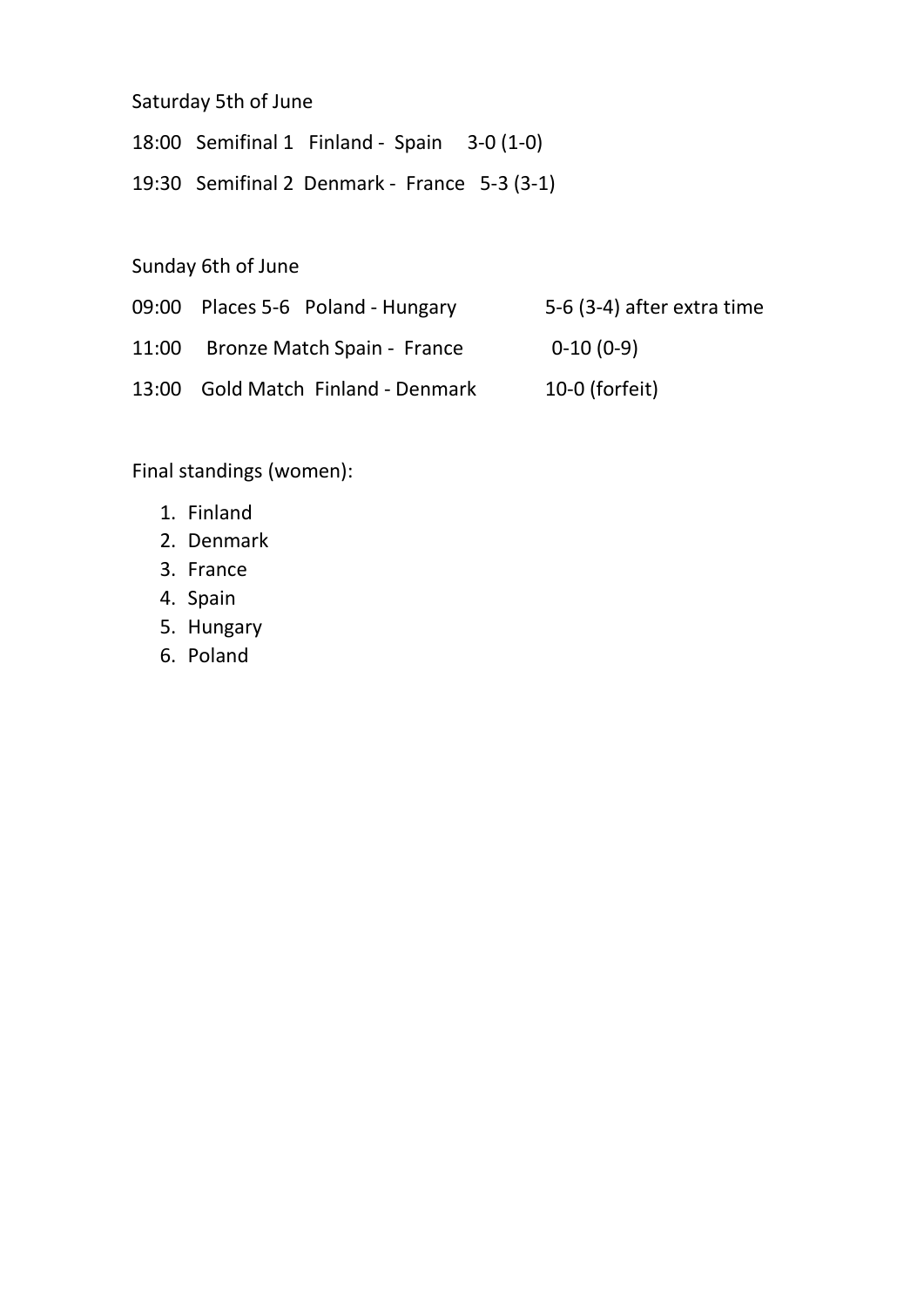Top Scorers Men

48 Athanasios Chatzipantou GRE

39 Dan Roper GBR

35 Nikola Nikolic MNE

30 Michael Ruzin ISR

25 Marcin Czerwinski POL

21 Ivan Antonenko RUS

19 Joao Mota de Sousa POR

19 Marcin Lisowski POL

19 Mikhail Egorov RUS

19 Marko Nikolic MNE

13 Emanuele Nicolo ITA

12 Dario Merelli ITA

12 Artur Bodnia RUS

11 Fabio Oliveira POR

10 Adrian Piotrowicz POL

9 Fatmir Seremeti SWE

8 Matt Loftus GBR

8 Viorel Dumitru Micu ROM

8 Mikael Åkerberg SWE

8 Doron Hodeda ISR

6 Grigorios Tatsis GRE

5 Caleb Nanevie GBR

5 Altin Lesi GRE

5 Artem Skotnikov RUS

4 Adriano Bezhani GRE

4 Antonio Di Pasquale ITA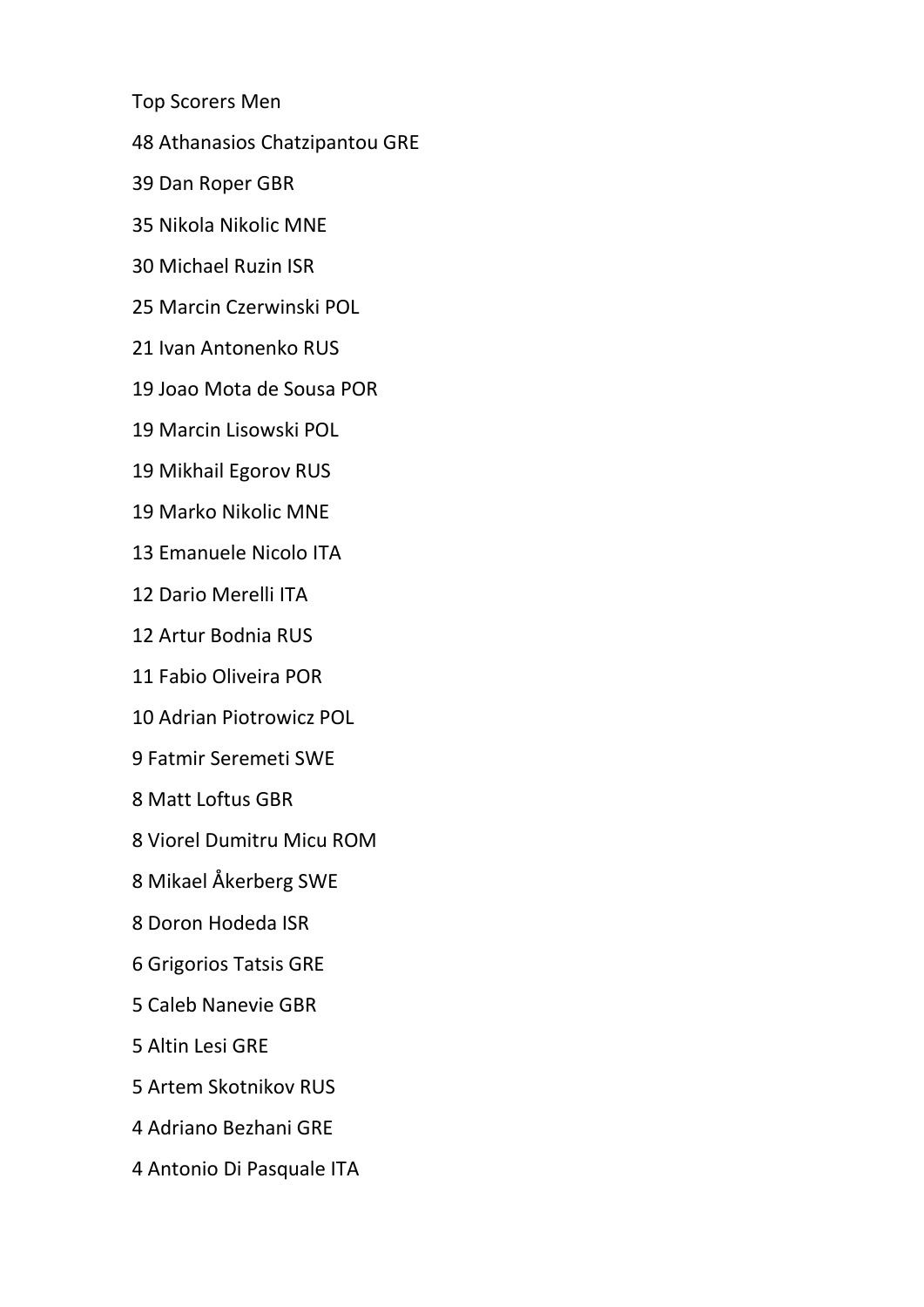- 4 Christian Belotti ITA
- 4 Krisztian Laszlo Kovacs ROM
- 4 Cosmin Calota ROM
- 3 Christian Mair ITA
- 3 Or Yehuda Ben David ISR
- 3 Damian Hortecki POL
- 3 Krzysztof Suchocki POL
- 3 Nicolae Dorel Burulea ROM
- 3 Alexey Sokolov RUS
- 2 Mirnes Ramovic MNE
- 2 Tomas Delfim POR
- 2 Oscar Alverstedt SWE
- 2 Felix Rosvall SWE
- 1 Niv Ben Iche ISR
- 1 Dawid Nowakowski POL
- 1 Alexandre Almeida POR
- 1 Aleksandr Kolmogorov RUS

Top Scorers Women

- 39 Anja Christensen DEN
- 21 Audrey Belkhir FRA
- 11 Katarzyna Suchanek POL
- 10 Hava Beritan Fener DEN
- 10 Krista Leppänen FIN
- 10 Gwendoline Matos FRA